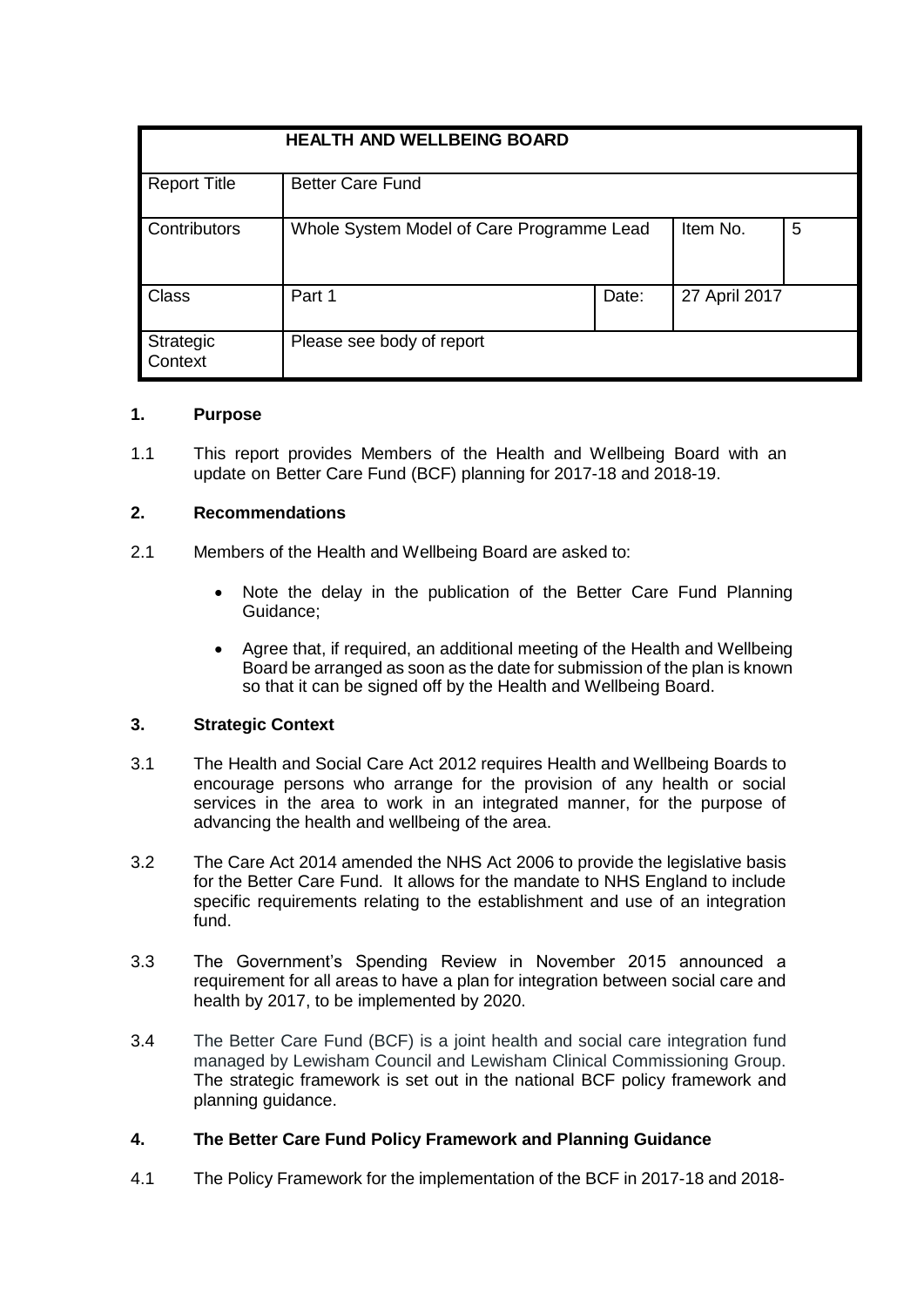19 was only published on 31 March 2017. At the time of writing the detailed planning requirements and allocations that underpin the framework were in the process of being finalised.

- 4.2 The Policy Framework for the BCF covers two financial years (2017-19) to align with NHS planning timetables.
- 4.3 The number of national conditions has been reduced from 8 in 2016/17 to 4 in 2017-19. The BCF Plan is required to demonstrate that the following national conditions have been met:
	- Plans to be jointly agreed and signed off by the Health and Wellbeing Board;
	- NHS contribution to adult social care is maintained in line with inflation;
	- Agreement to invest in NHS commissioned out-of-hospital services; and
	- Managing Transfers of Care.
- 4.4 As in 2015/16 and 2016/17 the plan will outline targets and plans to deliver against the four national metrics:
	- Non elective admissions
	- Admissions to residential and care homes
	- Effectiveness of reablement
	- Delayed transfers of care
- 4.5 The main change to the Framework from last year is the inclusion of a new grant for adult social care announced in the 2015 Spending Review and 2017 Spring Budget as the 'Improved Better Care Fund (iBCF)'.
- 4.6 The new iBCF grant will be paid directly to local authorities via a Section 31 grant from the Department for Communities and Local Government. The Government has attached a set of conditions to the Section 31 grant to ensure it is included in the BCF at local level and spent on adult social care. The draft conditions have been shared and can be summarised as:
	- The grant must be used for the purposes of meeting adult social care needs; reducing pressures on the NHS, including supporting more people to be discharged from hospital when they are ready; and ensuring that the local social care provider market is supported.
	- A recipient local authority must: a) pool the grant funding into the local BCF, b) work with the relevant Clinical Commissioning Group and providers to meet National Condition 4 (Managing Transfers of Care); and c) provide quarterly reports as required by the Secretary of State.
	- The Government has made clear that part of this funding is intended to enable local authorities to quickly provide stability and extra capacity in local care systems. Local authorities are therefore able to spend the grant, subject to the conditions set out in the grant determination, as soon as plans have been locally agreed.

#### **5. BCF Plan 2017-18 and 2018-19**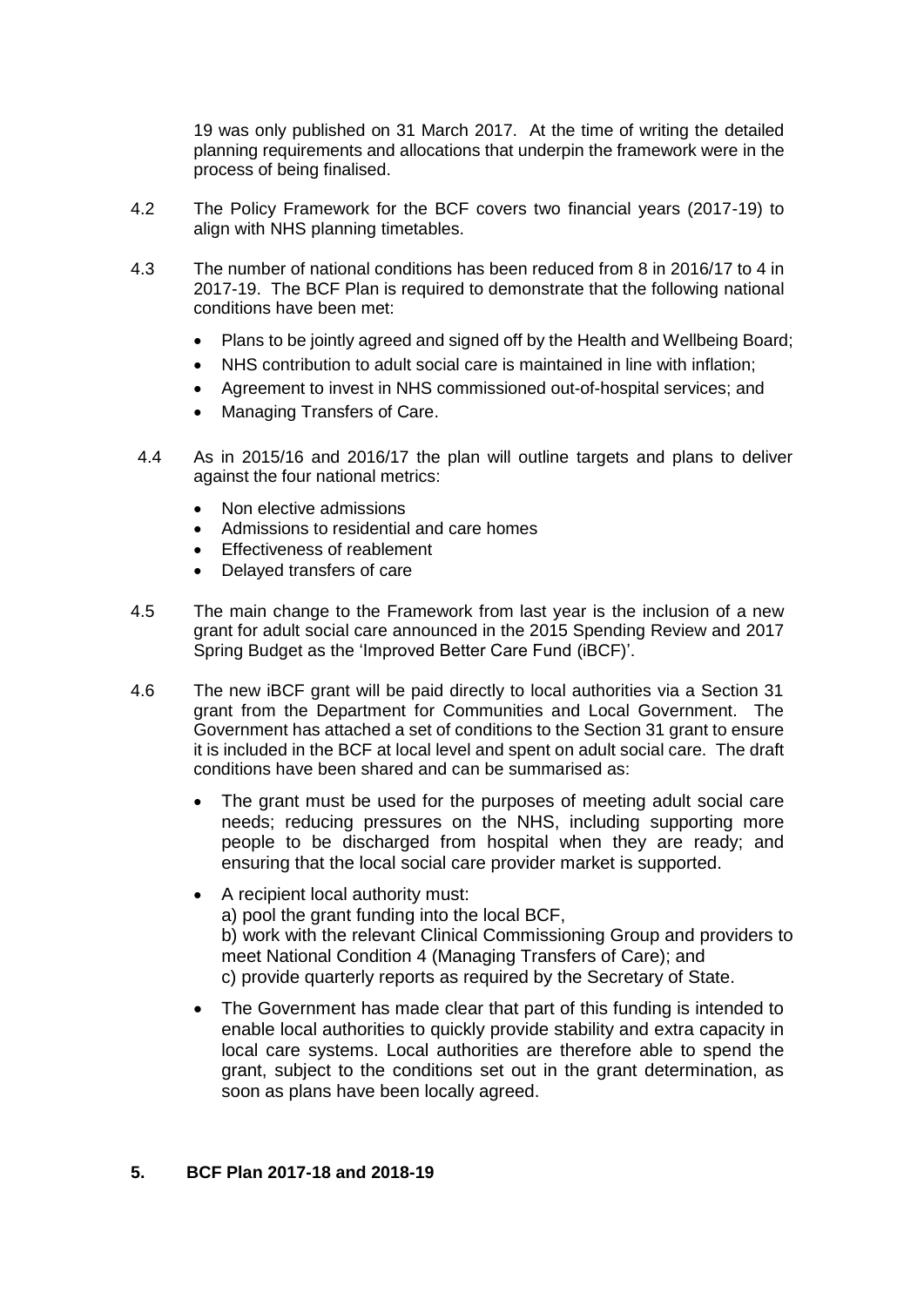- 5.1 As in 2016/17 the BCF Plan will be developed by Lewisham Council and Lewisham CCG.
- 5.2 The BCF Plan 2017-18 and 2018-19 will be an evolution of the 2016/17 Plan and, subject to the planning guidance, is expected to continue to fund activity in the following areas:
	- Prevention and Early Intervention
	- Primary Care including supporting extended access to GP services.
	- Community based care and the development of neighbourhood care networks
	- Enhanced Care and Support to reduce avoidable admissions to hospital and to facilitate timely discharge from hospital.
	- Estates and IMT

## **6. BCF Timetable**

- 6.1 The timetable for assurance and approval of BCF plans will be published in the Planning Guidance.
- 6.2 The delay in the publication of the Planning Guidance is likely to result in a tight timetable for submission of our local BCF Plan and it is possible that approval and sign off of the plan will fall in the period between this meeting of the Health and Wellbeing Board and the next. Members are asked therefore to agree that, if required, an additional meeting of the Health and Wellbeing Board be arranged. However if the timetable allows the plan will be presented for sign off at the July meeting.
- 6.3 In the meanwhile, a review of the 2016/17 BCF plan is taking place and a first draft of the 2017-18 and 2018-19 plan is being prepared addressing the key areas as set out Policy Framework.

# **7. Governance**

- 7.1 The BCF arrangements are underpinned by pooled funding arrangements with a section 75 agreement. (A section 75 agreement is an agreement made under section 75 of the National Health Services Act 2006 between a local authority and an NHS body in England. It can include arrangements for pooling resources and delegating certain NHS and local authority health related functions to the other partner).
- 7.2 The Section 75 Agreement Management Group (Adults) oversees the 2016/17 BCF Plan and will also oversee the 2017-2019 BCF Plan and expenditure.

## **8. Financial Implications**

8.1 There are no financial implications arising from this report. Monitoring of the activity supported by Better Care Funding continues to be undertaken by the Section 75 Agreement Management Group (Adults).

## **9. Legal implications**